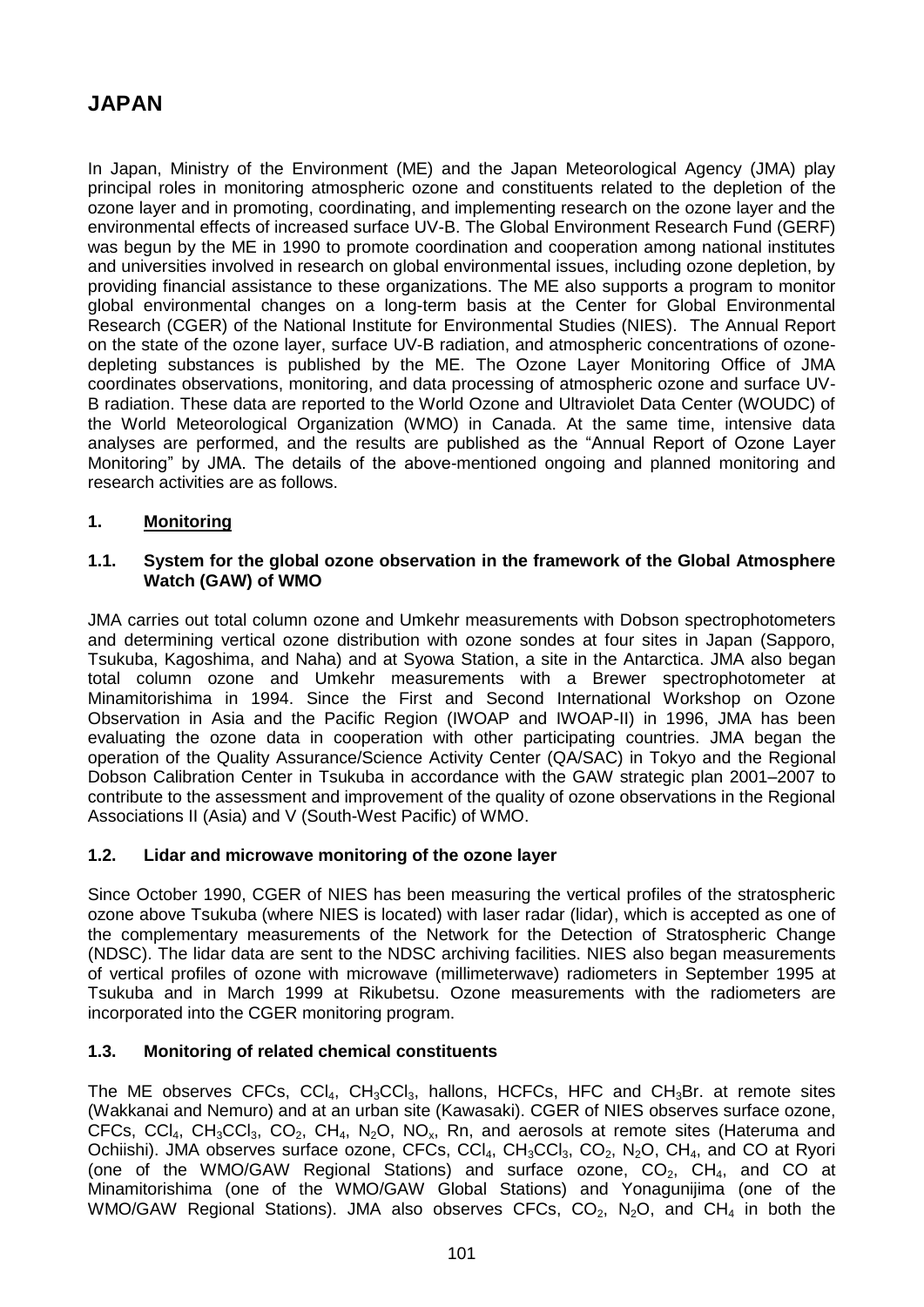atmosphere and seawater of the western Pacific on board the research vessel *Ryofu Maru*. JMA began the operation of QA/SAC of  $CO<sub>2</sub>$  and CH<sub>4</sub> and the Calibration Center of CH<sub>4</sub> in Asia and the South-West Pacific in accordance with the GAW strategic plan, in order to contribute to the assessment and improvement of the quality of  $CH<sub>4</sub>$  and  $CO<sub>2</sub>$  measurements.

# **1.4. UV-B monitoring**

JMA observes surface UV-B radiation with Brewer spectrophotometers at Sapporo, Tsukuba, Kagoshima, and Naha in Japan and at Syowa Station in Antarctica. These data are reported to WOUDC. CGER of NIES monitors surface UV-A and UV-B radiation with broadband radiometers at 20 observation sites in Japan.

# **2. Research**

## **2.1. Research on measurement of the ozone layer and the processes of ozone depletion**

# **(a)** *Research related to the Network for Detection of Stratospheric Change (NDSC)*

NIES and the Solar-Terrestrial Environment Laboratory (STEL) of Nagoya University have established stations with NDSC instruments, including lidars, millimeterwave radiometers, and Fourier transform infrared spectrometers (FTIR). Some of the activities conducted by these organizations have been incorporated into the NDSC complementary measurements in Japan, and they offer especially valuable data to NDSC related to their geographical locations. The Meteorological Research Institute (MRI) of JMA, the Communications Research Laboratory (CRL), and some universities are measuring  $O_3$ , HCl, HF, and other stratospheric constituents with NDSC instruments at NDSC primary stations such as Eureka (Canadian Arctic), Lauder (New Zealand), and other mid-latitude and tropical sites in cooperation with foreign research organizations.

## **(b)** *Satellite observations*

The ME developed satellite-borne instruments to observe profiles of ozone and other atmospheric species related to ozone chemistry. The Improved Limb Atmospheric Spectrometer (ILAS) was put into space on board the Advanced Earth Observing Satellite (ADEOS), which was launched in August 1996 by the National Space Development Agency of Japan and which made continuous measurements over high-latitude regions until June 1997, when ADEOS stopped its operation due to an accident. Data obtained with the ILAS instrument have been processed and analyzed at NIES and have also been distributed to science communities for further research.

Development and tests for the ILAS-II instrument has been completed. The ILAS-II will be launched with ADEOS-II into almost the same orbit as ADEOS in November 2002 to continue the ozone-layer measurements. An ILAS-II follow-on instrument, SOFIS (Solar-Occultation FTS for Inclined-orbit Satellite), is being developed to measure greenhouse gas distributions as well as the ozone layer. Its launch is projected for about 2008.

## **(c)** *Studies on atmospheric processes of ozone depletion*

NIES and Nagoya University participated in two European ozone projects, SESAME and THESEO. They contributed to balloon observations of stratospheric trace species (ozone, aerosols, and water vapor) over Eastern Siberia from a station at Yakutsk in cooperation with the Central Aerological Observatory of Russia. They carried out campaign experiments in Kiruna (Sweden), Alaska, Antarctica, Yakutsk, and Japan to validate the ADEOS/ILAS and RIS (Retroreflector in Space) observations, and to understand ozone depletion in the Arctic region and its effects on the ozone layer in mid-latitude regions. NIES, MRI, CRL, and university groups have been observing ozone and minor stratospheric constituents to understand the variability of the ozone layer over Japan. The ME supports these activities through GERF. MRI has measured ozone, aerosols, and